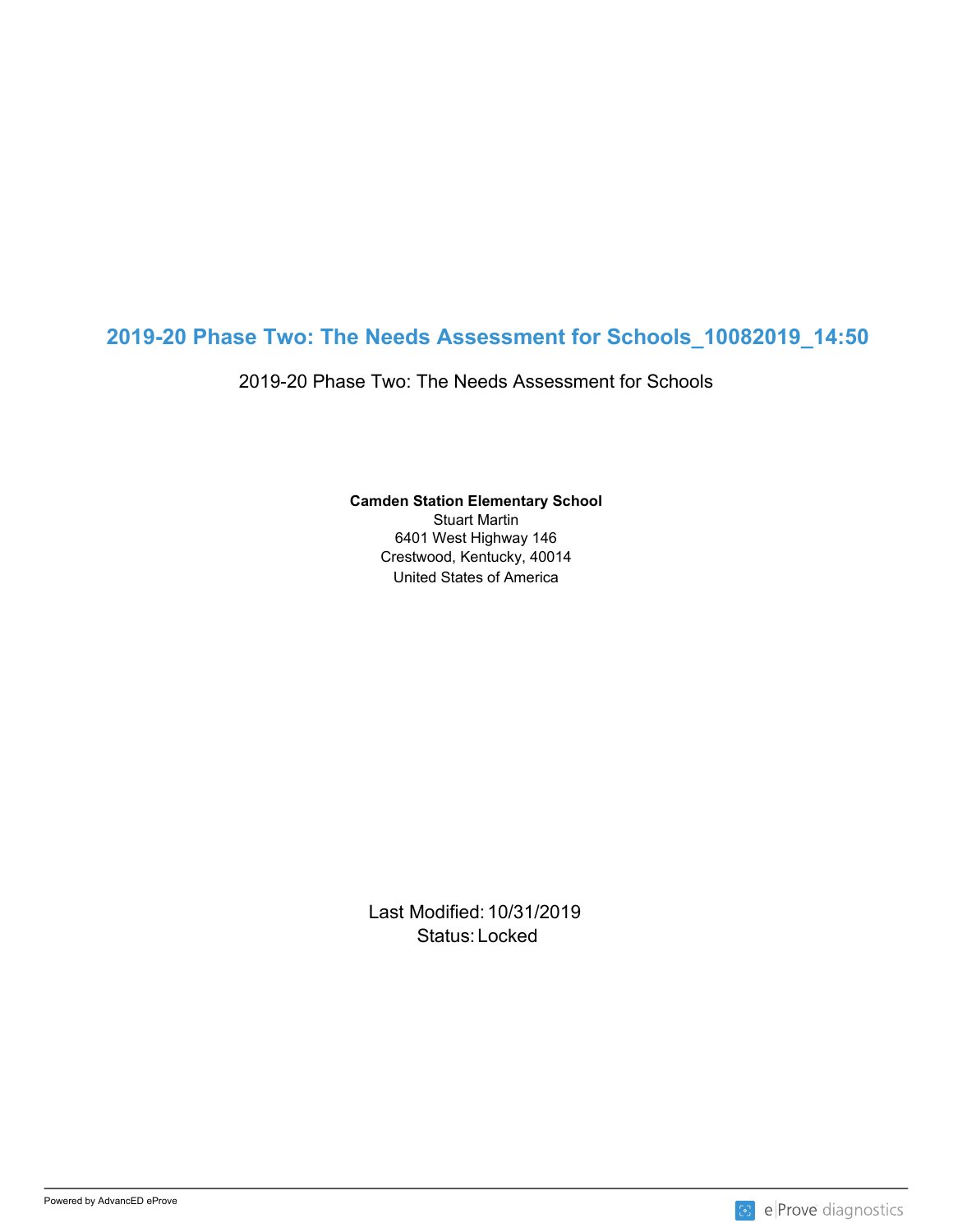## **TABLE OF CONTENTS**

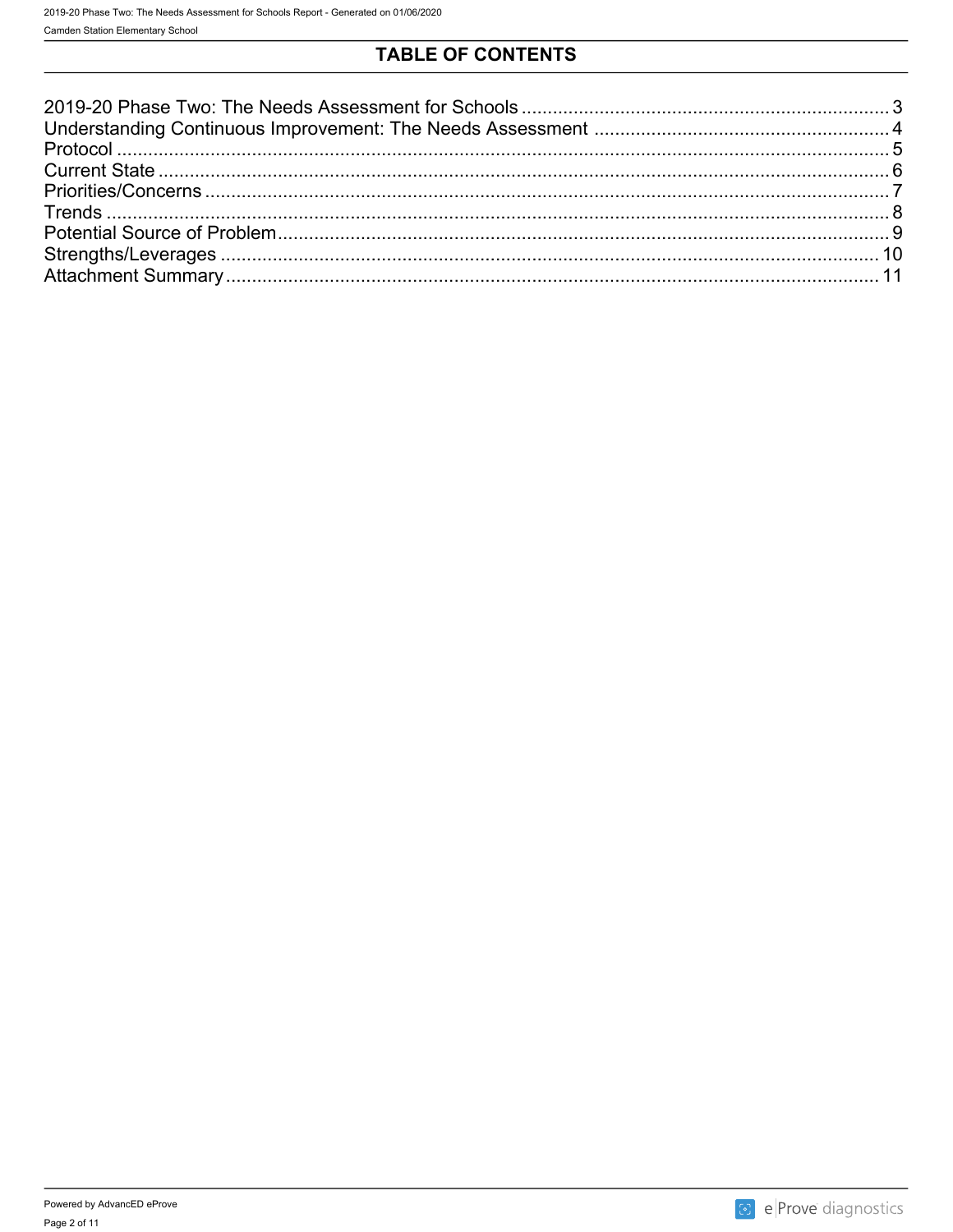Camden Station Elementary School

## **2019-20 Phase Two: The Needs Assessment for Schools**

<span id="page-2-0"></span>**2019-20 Phase Two: The Needs Assessment for Schools**

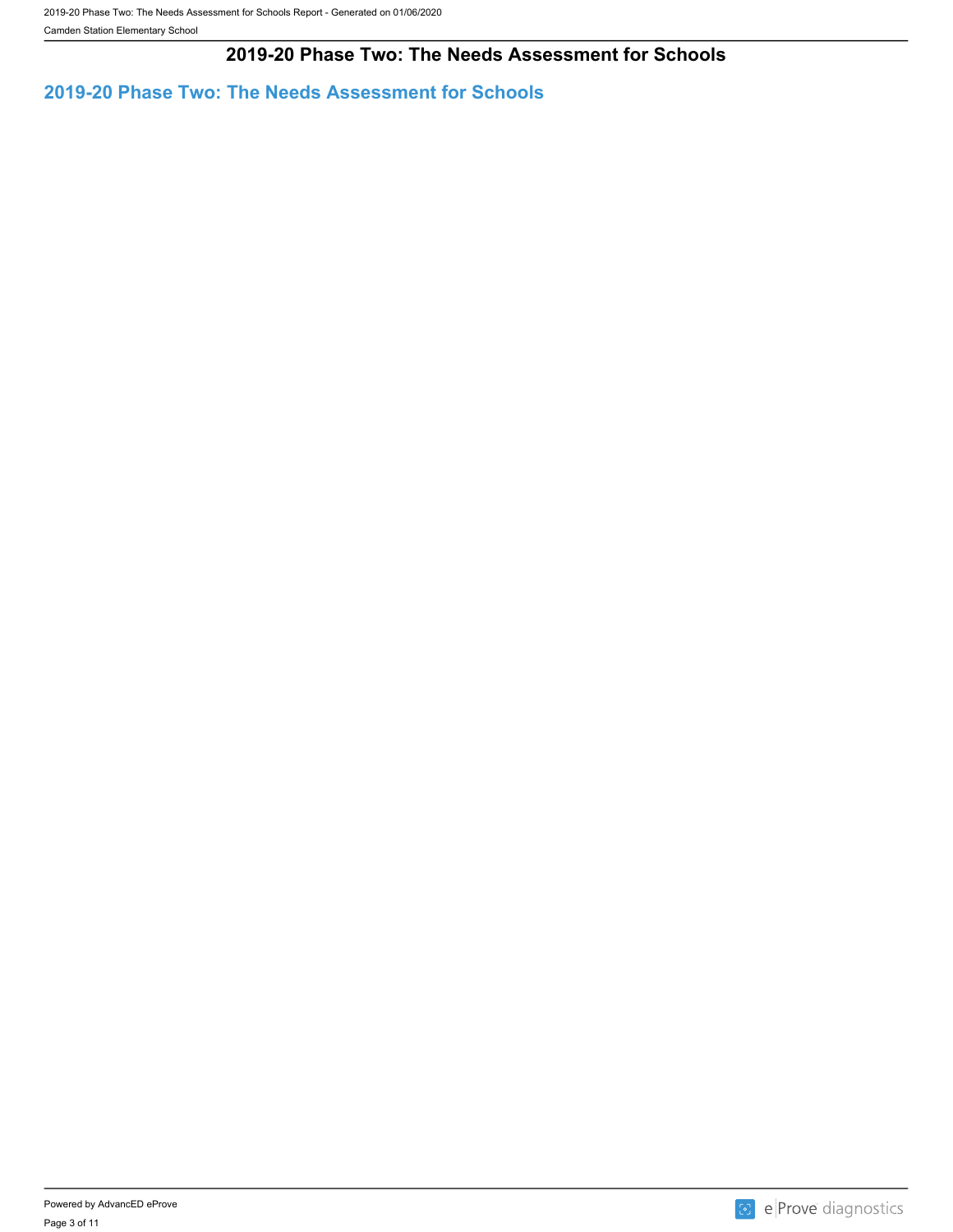### <span id="page-3-0"></span>**Understanding Continuous Improvement: The Needs Assessment**

In its most basic form, continuous improvement is about understanding the **current state** and formulating a plan to move to the **desired state**. The comprehensive needs assessment is a culmination of an extensive review of multiple sources of data collected over a period of time (e.g. 2-3 years). It is to be conducted annually as an essential part of the continuous improvement process and precedes the development of strategic goals (i.e. desired state).

The needs assessment requires synthesis and analysis of multiple sources of data and should reach conclusions about the **current state** of the school/district, as well as the processes, practices and conditions that contributed to that state.

The needs assessment provides the framework for **all** schools to clearly and honestly identify their most critical areas for improvement that will be addressed later in the planning process through the development of goals, objectives, strategies and activities. 703 KAR 2:225 requires, as part of continuous improvement planning for schools, each school complete the needs assessment between October 1 and November 1 of each year and include: (1) a description of the data reviewed and the process used to develop the needs assessment; (2) a review of the previous plan and its implementation to inform development of the new plan; and, (3) perception data gathered from the administration of a valid and reliable measure of teaching and learning conditions. Further, as required by Section 1114 of the Every Student Succeeds Act (ESSA), Title I schools implementing a schoolwide program must base their Title I program on a comprehensive needs assessment.

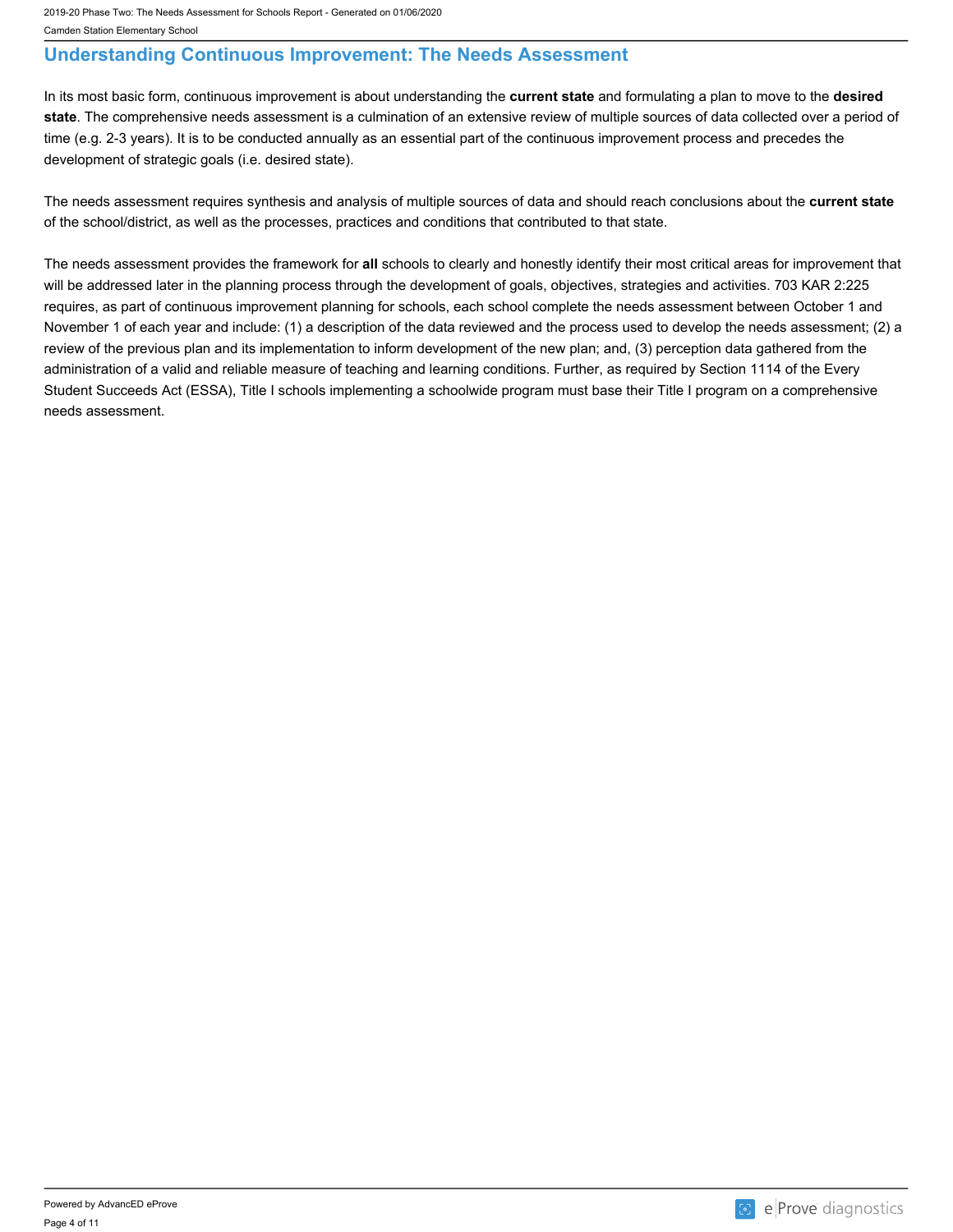### <span id="page-4-0"></span>**Protocol**

Clearly detail the process used for reviewing, analyzing and applying data results. Include names of school/ district councils, leadership teams and stakeholder groups involved. How frequently does this planning team meet and how are these meetings documented?

The data was analyzed by the Building Leadership team, CSIP Team (Team Leaders), grade level teams, SBDM council and the PTO. These stakeholders shared the data with the people they represent, and then provided analysis to the Building Leadership team. The Building Leadership team then incorporated the analysis into a more comprehensive response.

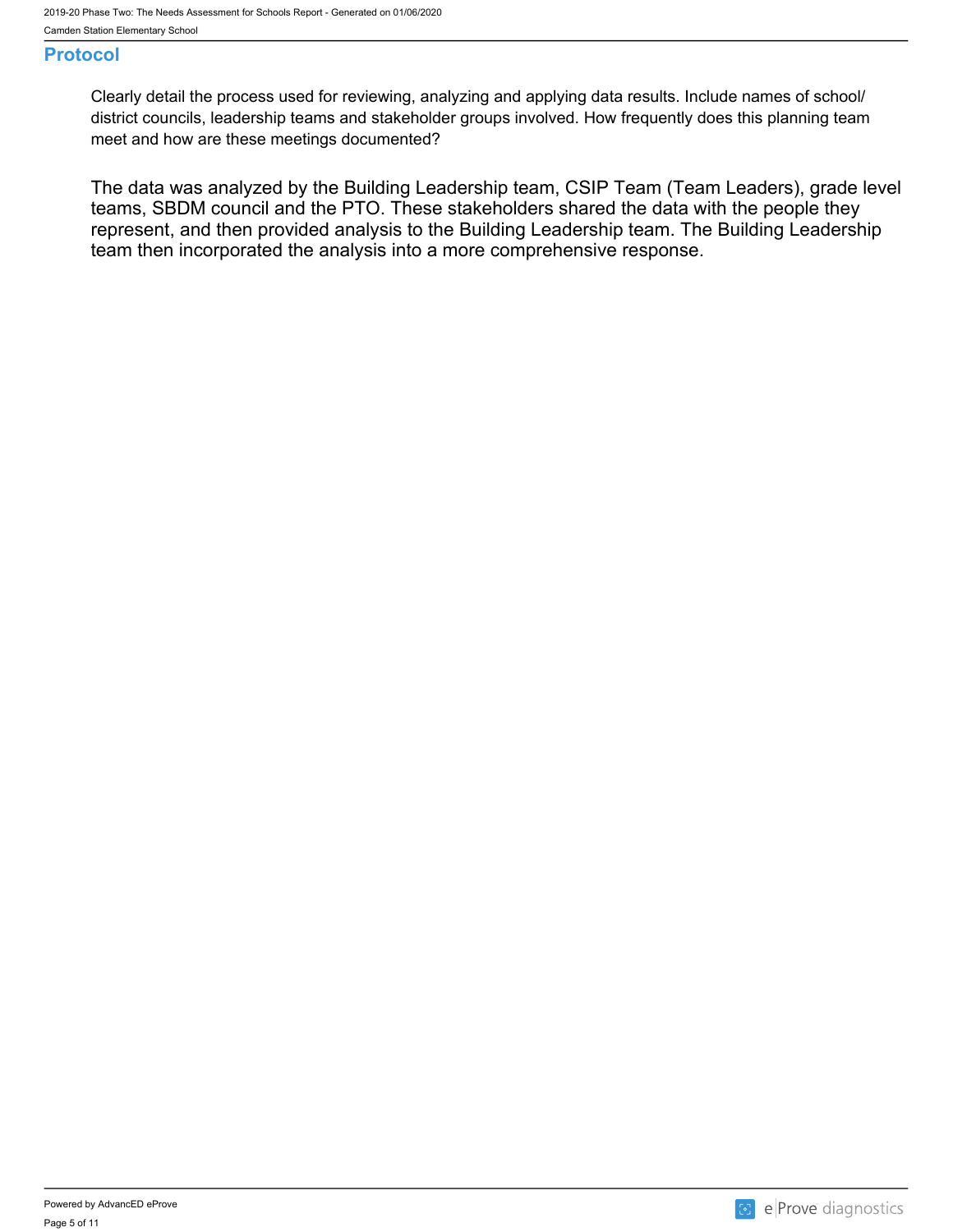### <span id="page-5-0"></span>**Current State**

Plainly state the current condition using precise numbers and percentages as revealed by past, current and multiple sources of data. These should be based solely on data outcomes. Cite the source of data used.

#### **Example of Current Academic State:**

-Thirty-four (34%) of students in the achievement gap scored proficient on KPREP Reading.

-From 2017 to 2019, we saw an 11% increase in novice scores in reading among students in the achievement gap.

-Fifty-four (54%) of our students scored proficient in math compared to the state average of 57%.

#### **Example of Non-Academic Current State:**

-Teacher Attendance: Teacher attendance rate was 84% for the 2018-19 school year – a decrease from 92% in 2017-18.

-The number of behavior referrals increased from 204 in 2017-18 to 288 in 2018-19.

-Kentucky TELL Survey results indicated 62% of the school's teachers received adequate professional development.

We've received a 4 star rating (Overall Accountability Score of 73.3) on KPREP.Reading proficiency for all students has increased from 63.6 to 69.7 on KPREP.The percentage of novice in reading has gone down 12.3%-11.2% on KPREP.Achievement gap for students from poverty in reading has gone down from 35.2-20.1 on KPREP. Math proficiency for all students has increased from 61.3 to 63.3 on KPREP.The percentage of novice in math has gone down 11.5%-10.9% on KPREP.Social Studies proficiency for all students has increased from 57.5-60.7 on KPREP. Writing proficiency for all students has increased from 39.1-52.3 on KPREP.Decrease in science proficiency (43.3 in 18-19 from 57.6 in 17-18) on KPREP.Students With Disabilities: Growing Achievement Gap in Reading (GAP 39.4% from 18.8% in 17-18) on KPREP. Growing Achievement Gap in Math (GAP 35.4% from 22.6% in 17-18) on KPREP.Growing Achievement Gap in Social Studies (GAP 30.9% from 23.6% in 17-18) on KPREP. Mild Gain in Achievement Gap in Writing (GAP 40.1% from 44.4% in 17-18) on KPREP.Students from Poverty: Growing Achievement Gap in Math (GAP 35.2% from 28% in 17-18) on KPREP.Growing Achievement Gap in Social Studies (GAP 33% from 31.9% in 17-18) on KPREP.Growing Achievement Gap in Writing (GAP 39% from 26.5% in 17-18) on KPREP.Growing Achievement Gap in Science (GAP 36.4% from 18.6% in 17-18) on KPREP.

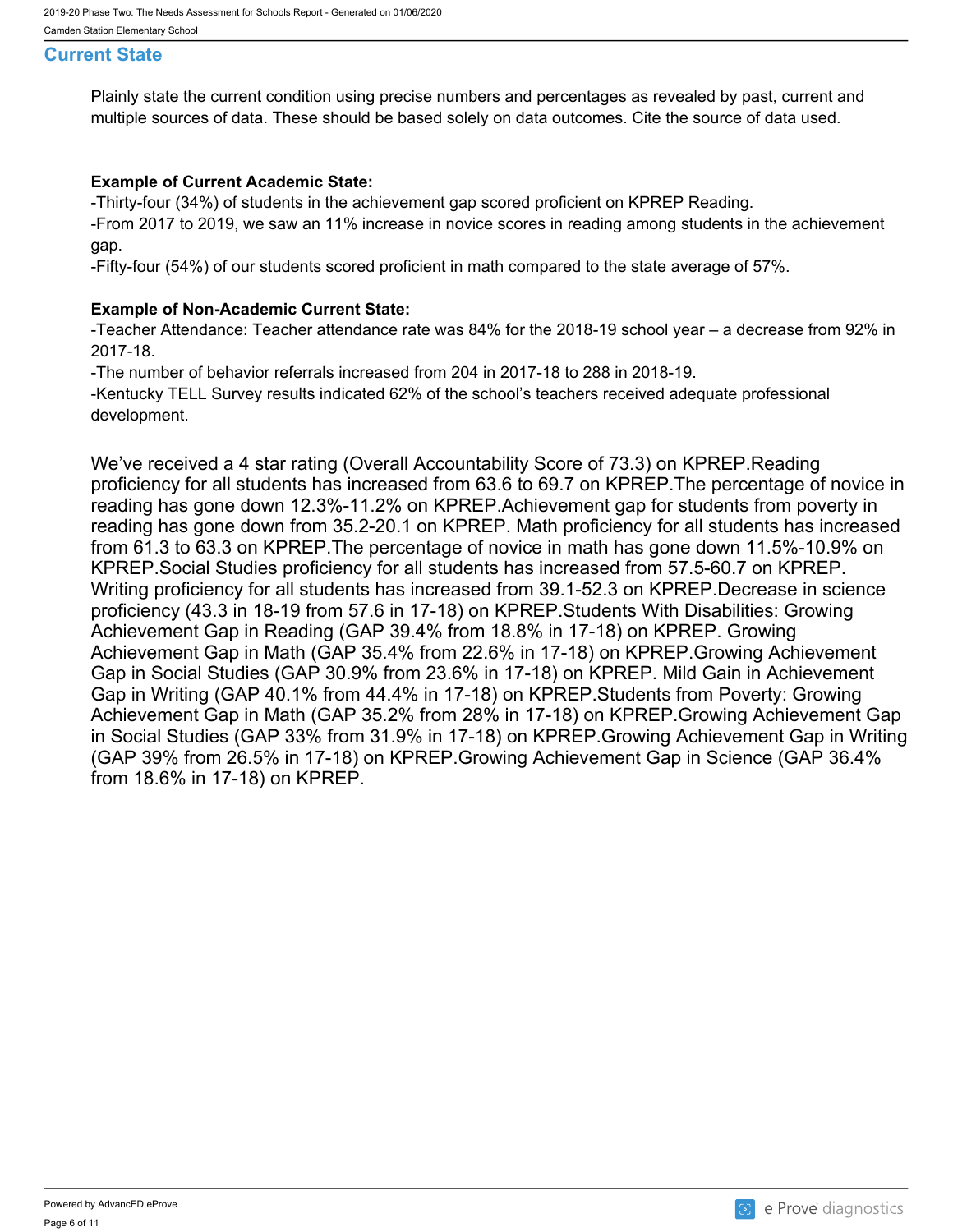#### <span id="page-6-0"></span>**Priorities/Concerns**

Clearly and concisely identify areas of weakness using precise numbers and percentages. **NOTE:** These priorities will be thoroughly addressed in the Continuous Improvement Planning Diagnostic for Schools.

**Example:** Sixty-eight (68%) of students in the achievement gap scored below proficiency on the KPREP test in reading as opposed to just 12% of non-gap learners.

Decrease in science proficiency (43.3% in 18-19 from 57.6% in 17-18)Students With Disabilities: Growing Achievement Gap in Reading (GAP 39.4% from 18.8% in 17-18) Growing Achievement Gap in Math (GAP 35.4% from 22.6% in 17-18)Growing Achievement Gap in Social Studies (GAP 30.9% from 23.6% in 17-18) Mild Gain in Achievement Gap in Writing (GAP 40.1% from 44.4% in 17-18) Students from Poverty: Growing Achievement Gap in Math (GAP 35.2% from 28% in 17-18) Growing Achievement Gap in Social Studies (GAP 33% from 31.9% in 17-18) Growing Achievement Gap in Writing (GAP 39% from 26.5% in 17-18) Growing Achievement Gap in Science (GAP 36.4% from 18.6% in 17-18)

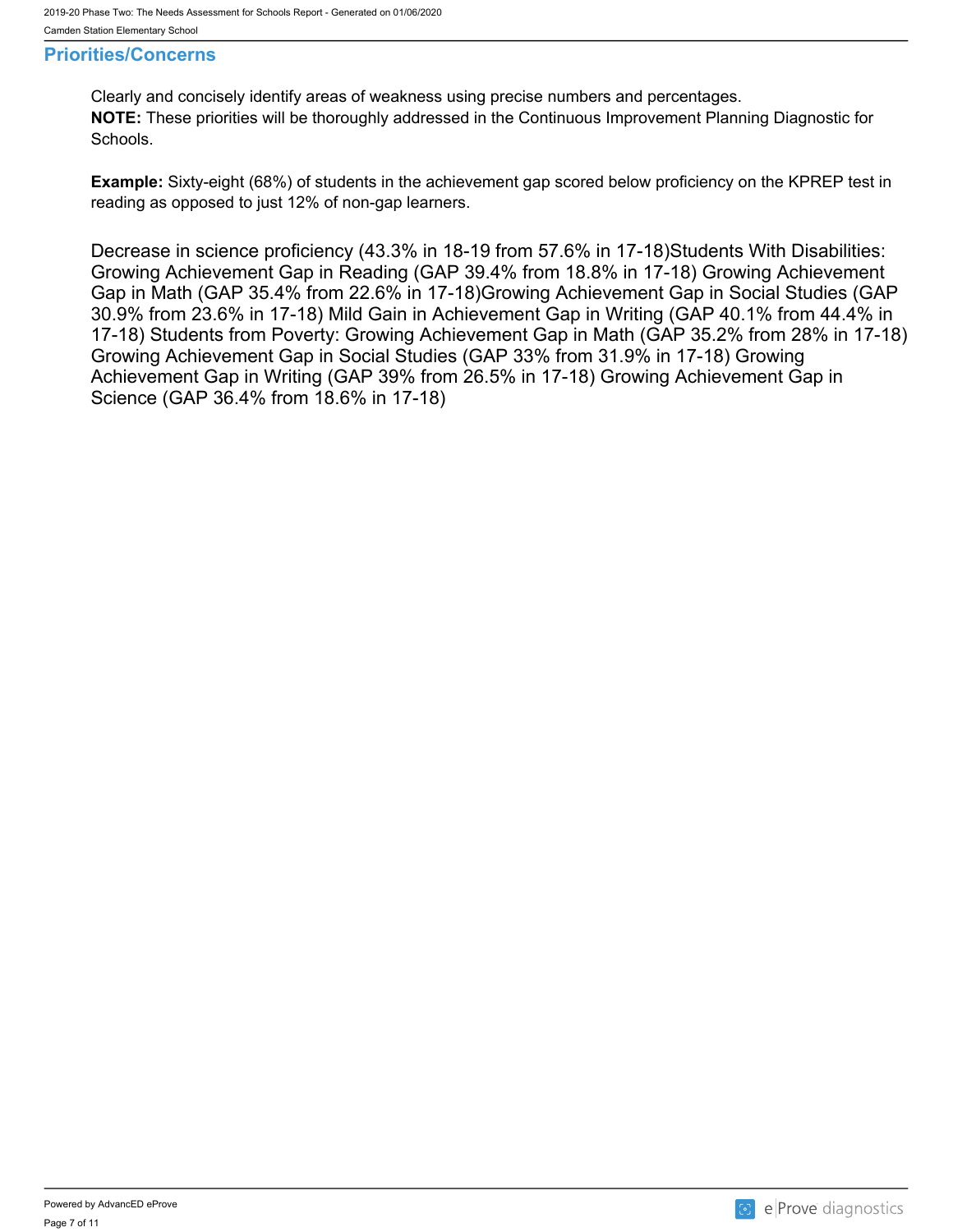#### <span id="page-7-0"></span>**Trends**

Analyzing data trends from the previous two academic years, which academic, cultural and behavioral measures remain significant areas for improvement?

Reading and Math NAPD data steadily increasing over the last 3 years. Reading growth consistently going up since 16-17. Novice decreasing in reading. Novice decreasing in math. Increased percentage of free/reduced lunch students in attendance. Most concerning GAP populations are students from poverty, students that qualify for EL services and students with disabilities (increasing).

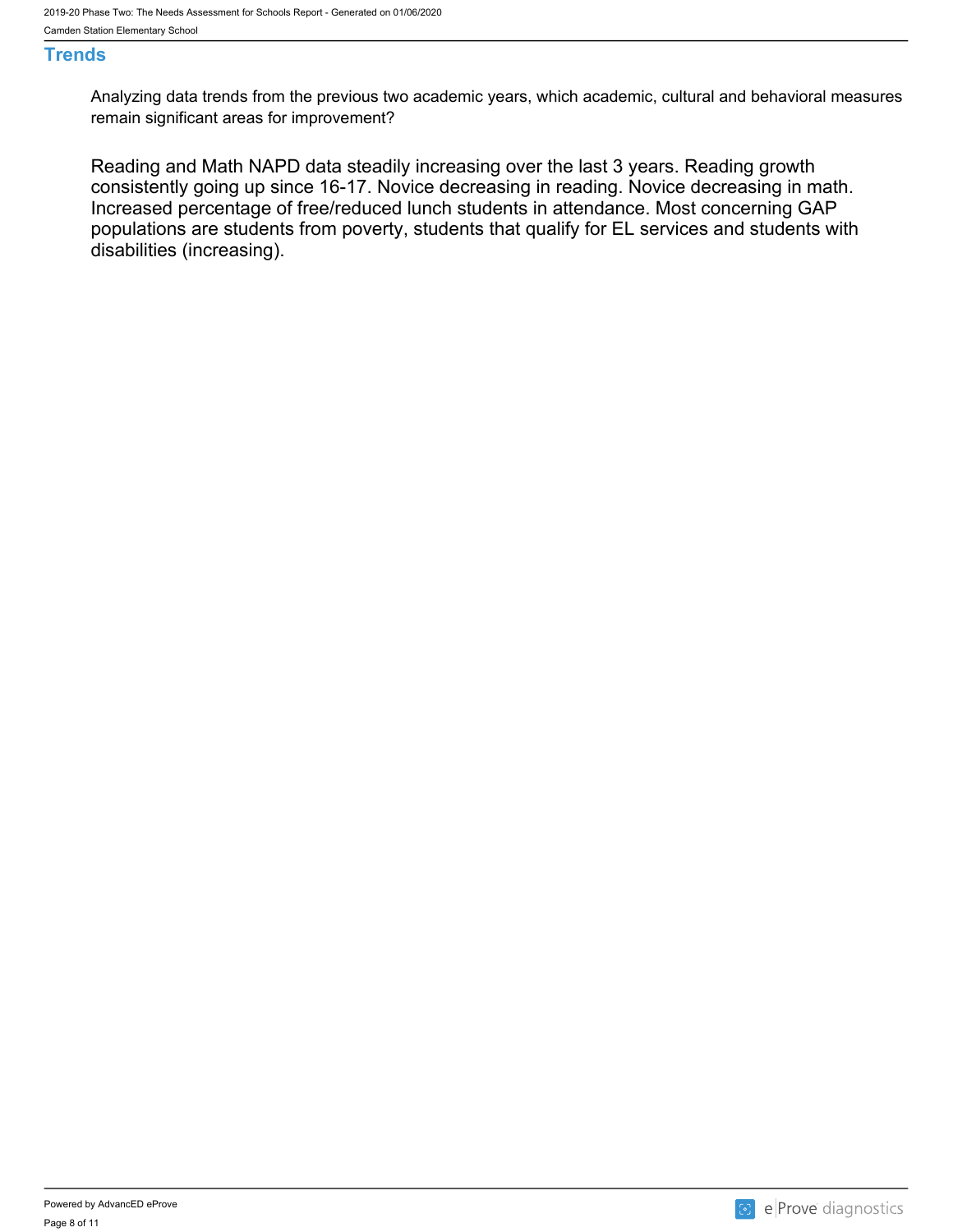#### <span id="page-8-0"></span>**Potential Source of Problem**

Which processes, practices or conditions will the school focus its resources and efforts upon in order to produce the desired changes? Note that all processes, practices and conditions can be linked to the six Key Core Work Processes outlined below:

[KCWP 1: Design and Deploy Standards](https://education.ky.gov/school/csip/Documents/KCWP 1 Strategic Design and Deploy Standards.pdf) [KCWP 2: Design and Deliver Instruction](https://education.ky.gov/school/csip/Documents/KCWP%202%20Strategic%20Design%20and%20Deliver%20Instruction.pdf) **[KCWP 3: Design and Deliver Assessment Literacy](https://education.ky.gov/school/csip/Documents/KCWP%203%20Strategic%20Design%20and%20Deliver%20Assessment%20Literacy.pdf)** [KCWP 4: Review, Analyze and Apply Data](https://education.ky.gov/school/csip/Documents/KCWP 4 Strategic Review Analyze and Apply Data.pdf) [KCWP 5: Design, Align and Deliver Support](https://education.ky.gov/school/csip/Documents/KCWP 5 Strategic Design Align Deliver Support Processes.pdf) [KCWP 6: Establishing Learning Culture and Environment](https://education.ky.gov/school/csip/Documents/KCWP 6 Strategic Establish Learning Culture and Environment.pdf)

Design and Deliver Assessment Literacy: School must ensure we have a balanced assessment systemTeachers and staff must ensure that we are keeping stakeholders informed of assessment resultsTeachers and staff must ensure assessments are valid and in congruence with standardsTeachers must ensure they are providing timely and specific feedback to students. The grading system must communicate student learningStudents should have opportunities to communicate their learning and track their progress through goal setting. Review, analyze and apply data results:Teachers must ensure that assessments in both reading and math are of high quality and aligned to the rigor of the standards.The school must have systems in place to ensure that student data in both reading and math is collected, analyzed, and being used to drive classroom instruction.The teachers must use data in reading and math to determine students' needs (e.g., movement through the tiers of intervention, grouping/regrouping, teacher placement, scheduling)Students should have opportunities to communicate their learning and track their progress through goal setting.

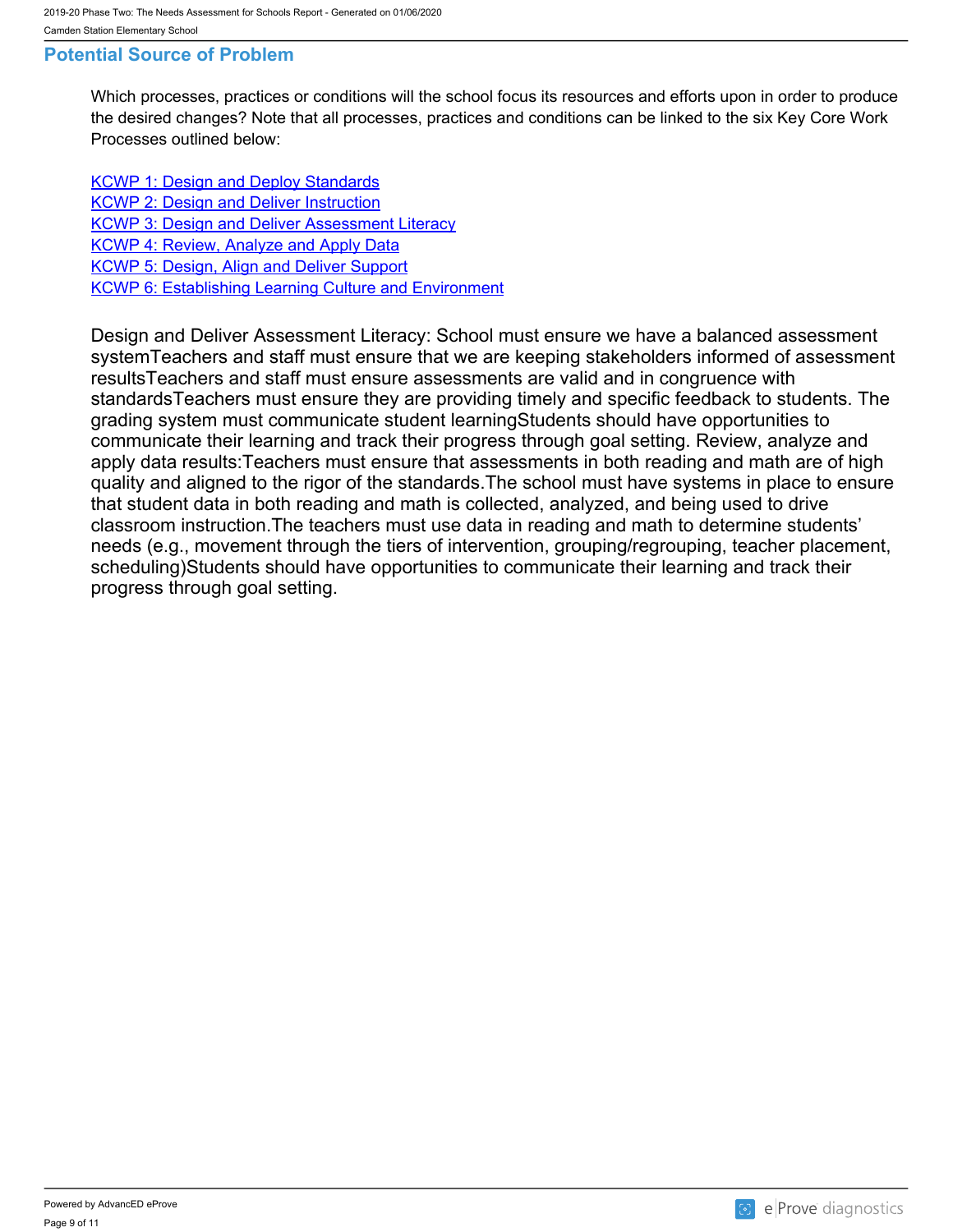#### <span id="page-9-0"></span>**Strengths/Leverages**

Plainly state, using precise numbers and percentages revealed by current data, the strengths and leverages of the school.

**Example**: Graduation rate has increased from 67% the last five years to its current rate of 98%.

Camden continues to score higher than the state in all subject areas:NAPD Levels:Reading: 86.5 (Camden) vs. 71.9 (State)Math: 82.7 (Camden) vs. 69 (State)Social Studies: 79.2 (Camden) vs. 72.4 (State)Science: 67.5% P/D (Camden) vs. 58.4% P/D (State)Writing: 71.5% P/D (Camden) vs. 62.4% P/D (State)We have a cohesive staff that feels trusted to make sound instructional decisions (93.6% strongly agree/agree). They feel that Camden is a great place to work and learn (93.6% strongly agree/agree) as revealed by TELL-like results in 2019.